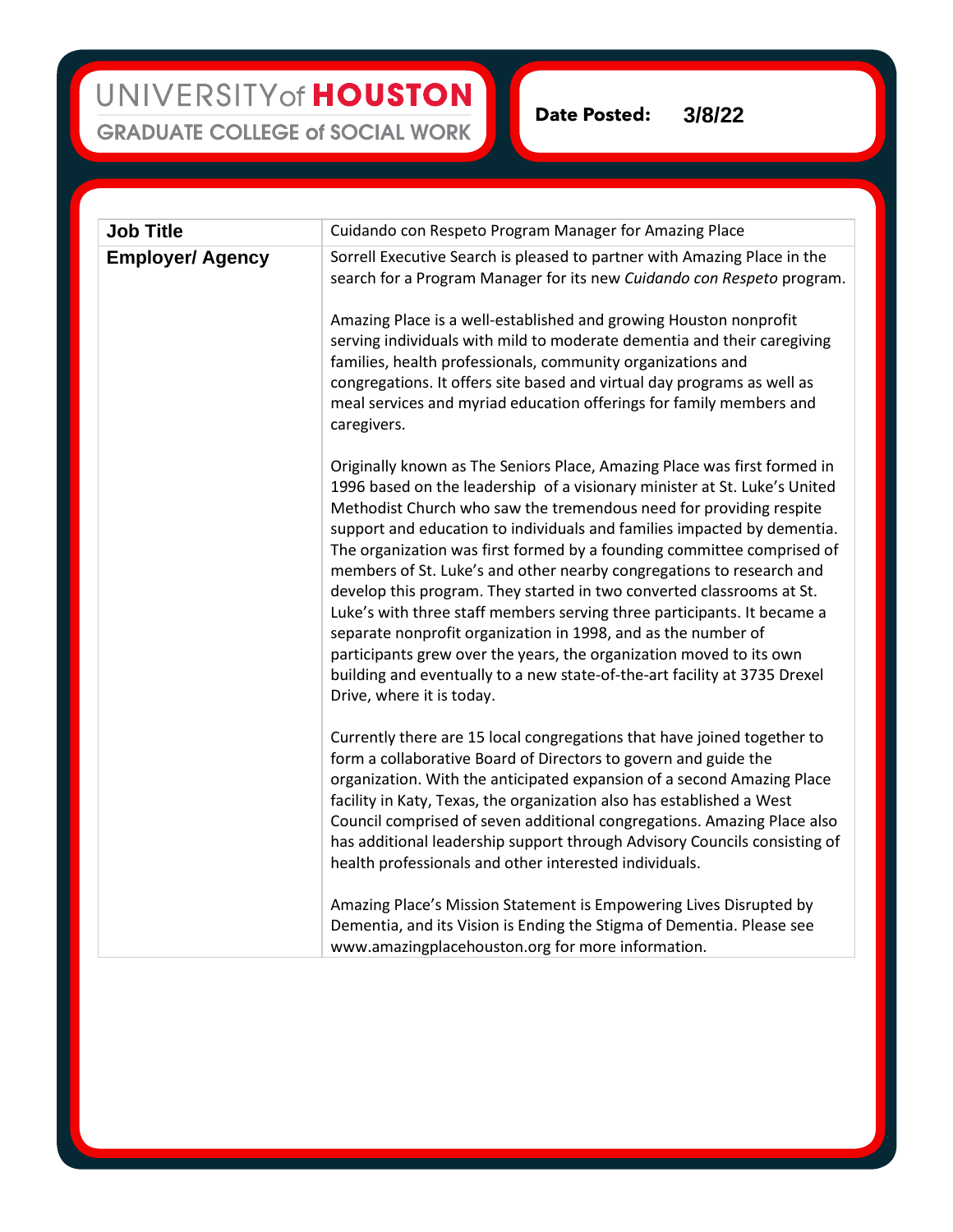| <b>Job Description</b> | The organization is seeking a dynamic, faith-filled, bi-lingual leader,<br>licensed as a social worker who possesses excellent management skills, is<br>highly organized and very flexible to lead the Cuidando con Respeto (CR)<br>program in Spanish speaking congregations. The Cuidando con Respeto<br>Program Manager (CRPM) position will be a new, critical role as Amazing<br>Place launches this Administration for Community Living grant funded<br>initiative, which allows us to partner with Spanish speaking congregations<br>in Houston to support families caring for an aging adult facing cognitive<br>challenges. |
|------------------------|--------------------------------------------------------------------------------------------------------------------------------------------------------------------------------------------------------------------------------------------------------------------------------------------------------------------------------------------------------------------------------------------------------------------------------------------------------------------------------------------------------------------------------------------------------------------------------------------------------------------------------------|
|                        | Amazing Place is seeking a gifted and inspirational leader for this role. The<br>ideal candidate will be a highly relational, hands-on leader with a deep<br>passion for Amazing Place's mission and vision.                                                                                                                                                                                                                                                                                                                                                                                                                         |
|                        | The primary responsibility of the CRPM is to develop and finalize the<br>approach to implement the Cuidando con Respeto program to various<br>Spanish speaking congregations in the Houston area. This anticipated 4-<br>week, after-church program will include a multi-generational meal<br>followed by breakout activities for the different generations/family<br>members attending. The primary goal of this class is to have the primary<br>caregiver receive the CR program curriculum delivered by the CRPM,<br>while other family members are engaged in meaningful activities.                                             |
|                        | The Cuidando con Respeto Program Manager will:                                                                                                                                                                                                                                                                                                                                                                                                                                                                                                                                                                                       |
|                        | Become an expert in the Cuidando con Respeto and Savvy curriculum<br>٠<br>to be able to fully support and educate Hispanic/Latino families facing<br>this challenging journey.<br>Develop relationships with key clergy and church staff at partnering<br>٠<br>congregations to develop the plan for implementation of CR in each<br>of their churches.<br>Assist the Executive Director in recruiting and meeting with the<br>٠                                                                                                                                                                                                     |
|                        | Hispanic/Latino Advisory Group for this project.<br>In each church, collaborate with pastors/staff to help identify families<br>٠<br>struggling with an aging adult who may have, or be at risk for<br>Alzheimer's Disease and Related Dementia (ADRD) and determine<br>recruiting approaches.                                                                                                                                                                                                                                                                                                                                       |
|                        | Work with Communications Team to market classes to communities<br>$\bullet$<br>near specific churches.<br>Work with CRVC to develop meaningful and reasonable volunteer<br>٠                                                                                                                                                                                                                                                                                                                                                                                                                                                         |
|                        | assignments to help with multi-generational lunch and afternoon<br>programs in each church.<br>Work with CRAAs to prepare for a variety of meaningful multi-<br>٠                                                                                                                                                                                                                                                                                                                                                                                                                                                                    |

## UNIVERSITY of HOUSTON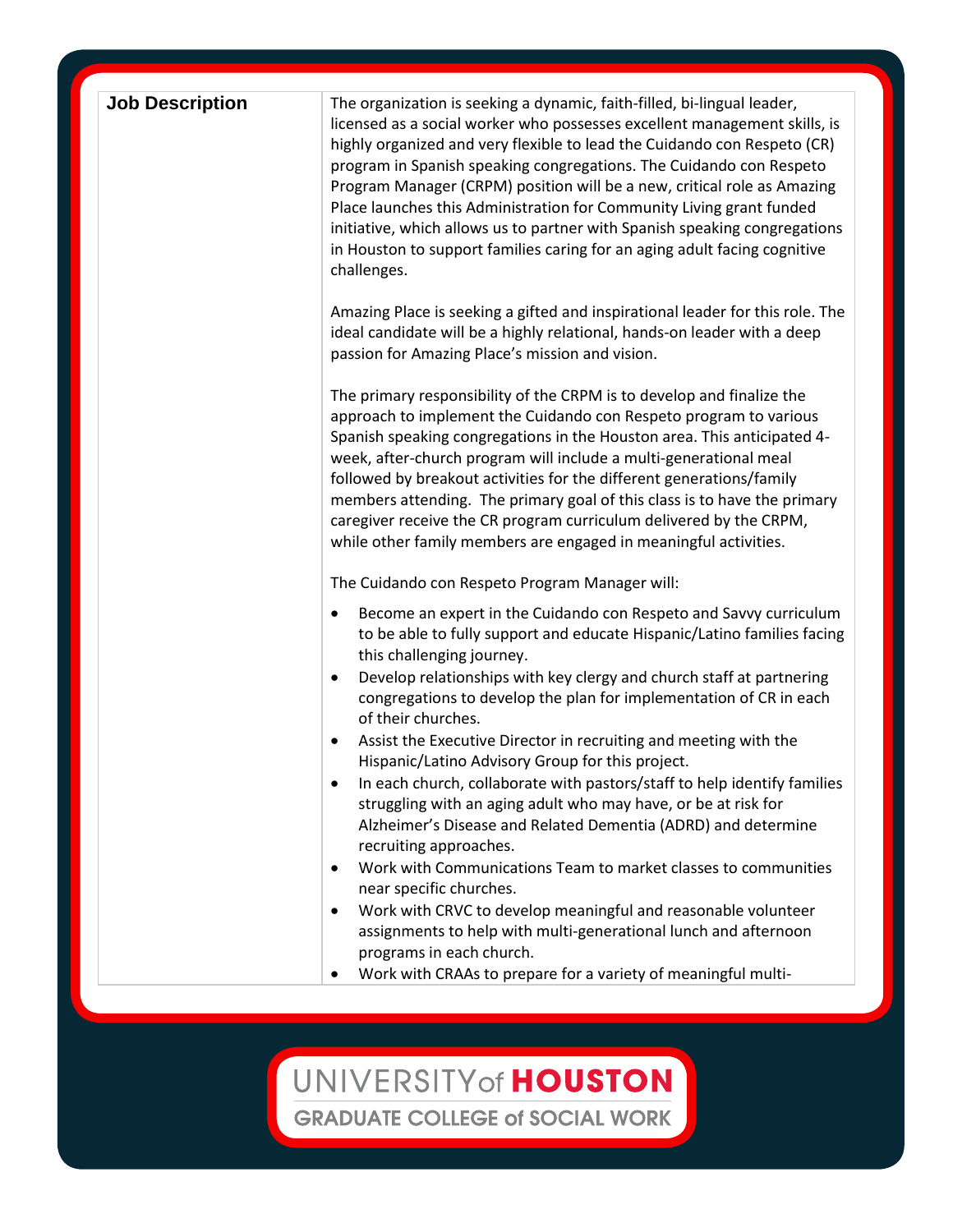generational activities at each church, working closely with church pastors/staff to try and anticipate attendees' needs.

- Deliver educational presentations and guidance to clergy, staff and lay leaders on how to produce a more dementia friendly church experience for the person living with dementia (PWD) and their caregiving family.
- When needed make appropriate referrals to local resources as specific to the person's/families' needs.
- Attend marketing presentation events as requested.
- Attend Staff meetings, Staff trainings, APCP2 meetings and lead CR Team Meetings.
- Respect and value each individual faith community's values and practices and incorporates church and congregant's faith values and practices into interactions and interventions.
- Be open to making adaptations and adjustments to the program as it evolves.
- Completes documentation and data collection and records data entry tasks associated with tracking measurable outcomes.
- Assists with APCP2 grant reports as needed.
- Other responsibilities, as assigned.

Reporting to Amazing Place's Executive Director, the CRPM will have direct reports that include a Cuidando con Respeto Volunteer Coordinator (CRVC) and one or more Cuidando con Respeto Activity Assistants (CRAA). S/he also will enjoy many collaborative relationships across Amazing Place as well as with clergy and lay members of area churches across the community.

#### WORK ENVIRONMENT

The work environment characteristics described here are representative of those an employee encounters while performing the essential functions of this job. Reasonable accommodations may be made to enable individuals with disabilities to perform the essential functions.

#### **PHYSICAL DEMANDS**

The physical demands described here are representative of those that must be met by an employee to successfully perform the essential functions of this job. Reasonable accommodations may be made to enable individuals with disabilities to perform the essential functions.

### UNIVERSITY of HOUSTON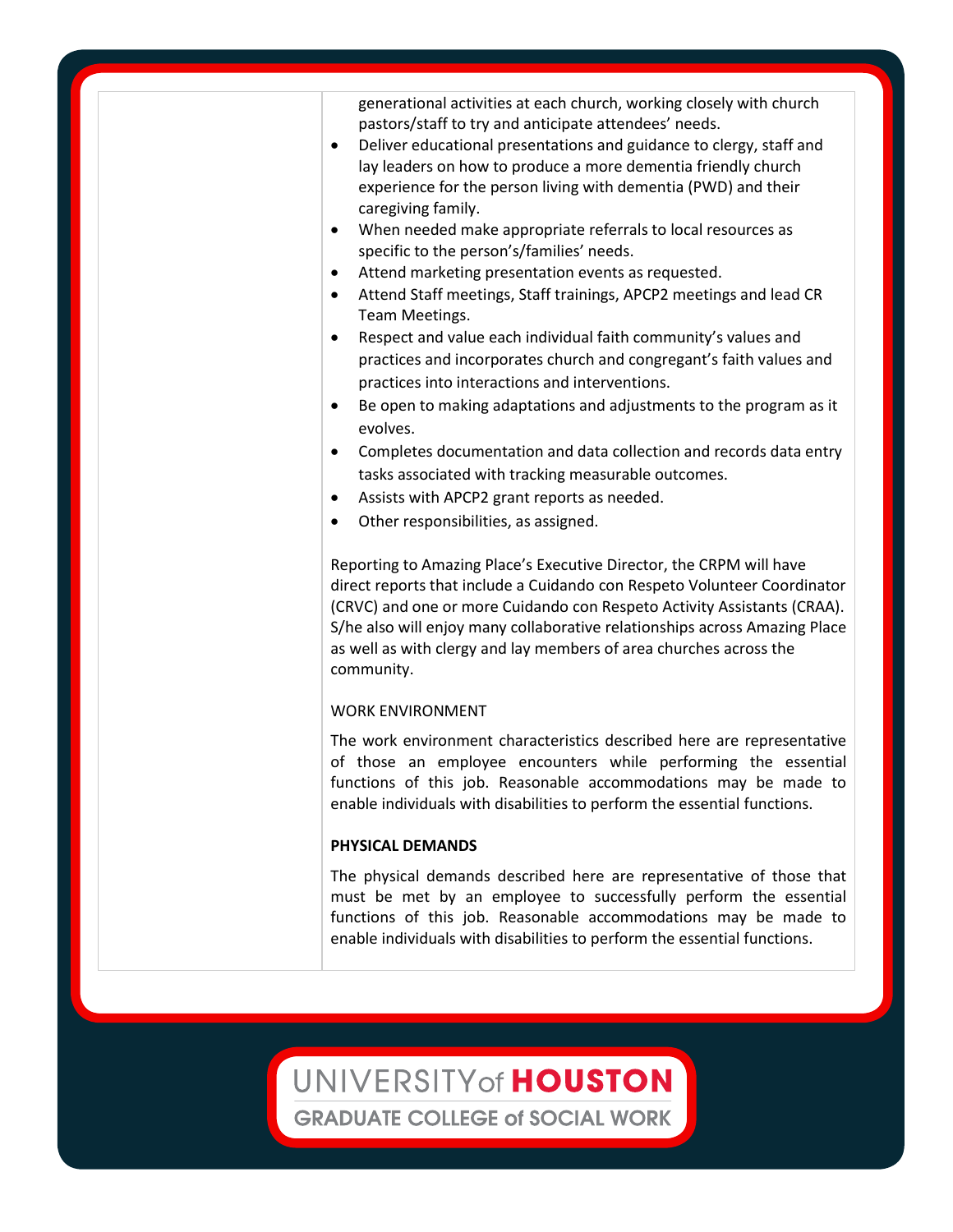|                       | The employee must occasionally lift and/or move up to 10 pounds.<br>Specific vision abilities required by this job include Close vision. While<br>performing the duties of this Job, the employee is regularly required to<br>reach with hands and arms and talk or hear. The employee is regularly<br>required to stand; walk and sit. The employee must be able to drive<br>independently.                                                                                                                                                                                                                                                                                                                                                                                                                                                                                                                                                                                                                                                                                                                                                                                                                                |
|-----------------------|-----------------------------------------------------------------------------------------------------------------------------------------------------------------------------------------------------------------------------------------------------------------------------------------------------------------------------------------------------------------------------------------------------------------------------------------------------------------------------------------------------------------------------------------------------------------------------------------------------------------------------------------------------------------------------------------------------------------------------------------------------------------------------------------------------------------------------------------------------------------------------------------------------------------------------------------------------------------------------------------------------------------------------------------------------------------------------------------------------------------------------------------------------------------------------------------------------------------------------|
| <b>Qualifications</b> | REQUIRED QUALIFICATIONS AND TECHNICAL ABILITIES                                                                                                                                                                                                                                                                                                                                                                                                                                                                                                                                                                                                                                                                                                                                                                                                                                                                                                                                                                                                                                                                                                                                                                             |
|                       | Must have a master's degree in Social Work, Nursing or Public Health<br>$\bullet$                                                                                                                                                                                                                                                                                                                                                                                                                                                                                                                                                                                                                                                                                                                                                                                                                                                                                                                                                                                                                                                                                                                                           |
|                       | Computer Proficiencies - Microsoft products, including PowerPoint,<br>$\bullet$<br>Excel, Word, and ZOOM                                                                                                                                                                                                                                                                                                                                                                                                                                                                                                                                                                                                                                                                                                                                                                                                                                                                                                                                                                                                                                                                                                                    |
|                       | Bi-Lingual Spanish/English (native Spanish speaking preferred)<br>$\bullet$                                                                                                                                                                                                                                                                                                                                                                                                                                                                                                                                                                                                                                                                                                                                                                                                                                                                                                                                                                                                                                                                                                                                                 |
|                       | REQUIRED CERTIFICATES, LICENSES AND REGISTRATIONS                                                                                                                                                                                                                                                                                                                                                                                                                                                                                                                                                                                                                                                                                                                                                                                                                                                                                                                                                                                                                                                                                                                                                                           |
|                       | If a Licensed Professional candidate must be in good standing with<br>$\bullet$<br>the State of Texas                                                                                                                                                                                                                                                                                                                                                                                                                                                                                                                                                                                                                                                                                                                                                                                                                                                                                                                                                                                                                                                                                                                       |
|                       | Must maintain current CPR and AED certifications                                                                                                                                                                                                                                                                                                                                                                                                                                                                                                                                                                                                                                                                                                                                                                                                                                                                                                                                                                                                                                                                                                                                                                            |
|                       | REQUIRED SPECIAL KNOWLEDGE, SKILLS, AND ABILITIES                                                                                                                                                                                                                                                                                                                                                                                                                                                                                                                                                                                                                                                                                                                                                                                                                                                                                                                                                                                                                                                                                                                                                                           |
|                       | Understands the concept of being a team player in a work environment<br>where employees consistently come together for the greater good.<br>Recognizes that the unpredictable nature of working with dementia<br>patients and their families could occasionally involve contributing more<br>than your share of the workload to achieve an outcome. Maintains a<br>cheerful communication style, demonstrating the necessary patience to<br>work well with persons who have mild to moderate dementia.<br>Understands strength focused work with individuals and families affected<br>by dementia. Upholds a commitment to high ethical standards.<br>Recognizes the need to utilize and incorporate faith practices into<br>interactions with assigned churches and congregants. Utilizes self-<br>motivation and organization in order to meet project deadlines and goals.<br>Ability to work independently and utilize supervision and/or team<br>members as a resource when needed to best meet client needs. Ability to<br>travel independently throughout assigned area. Possesses deep<br>understanding of AP's history and relationship with the local church<br>community and honors those traditions and values. |

# UNIVERSITY of HOUSTON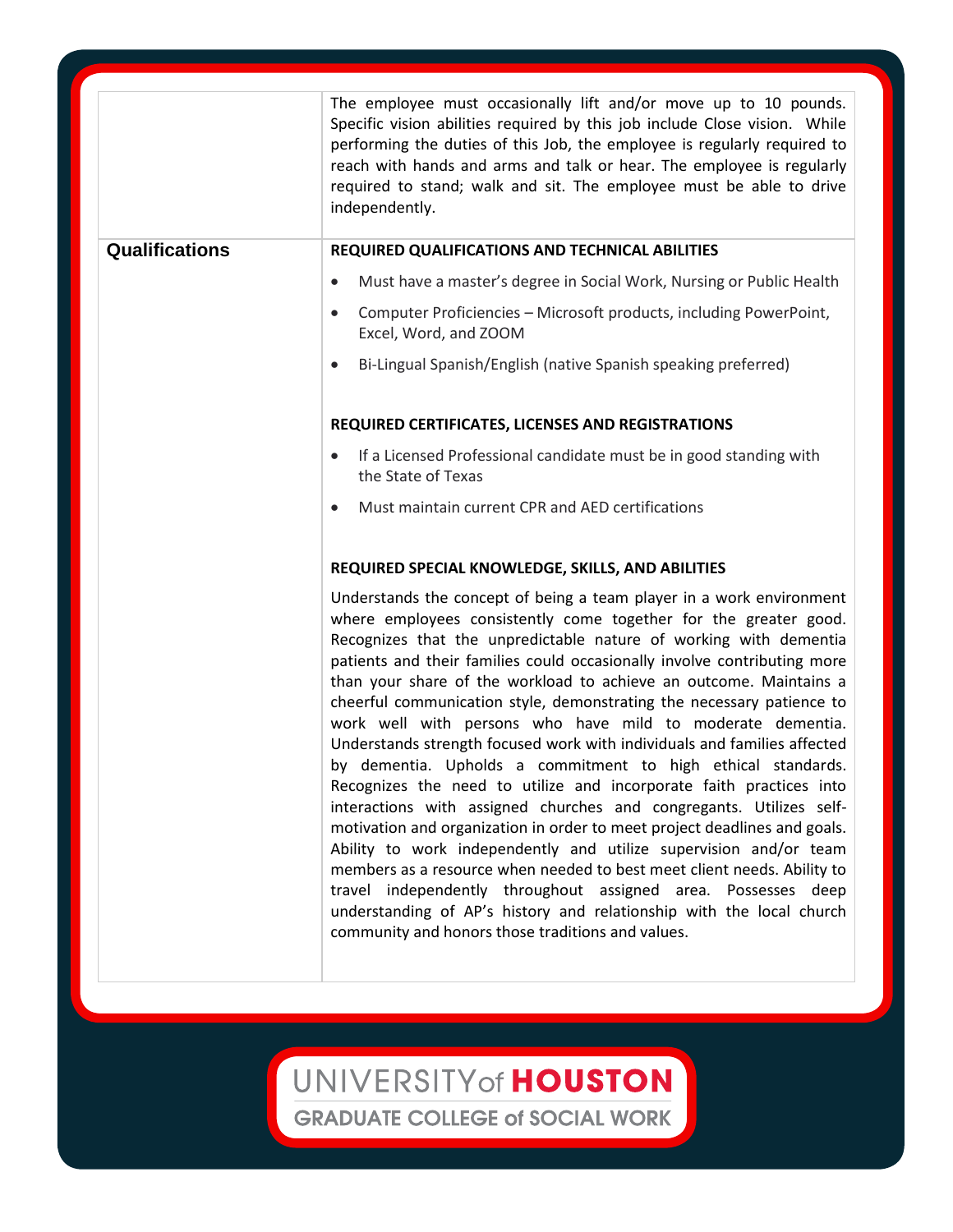#### **COMPETENCY**

Amazing Place's mission is to empower lives disrupted by dementia. Consequently, we feel that in order to fulfill this mission, we must strive to hire employees who possess the following qualities. A successful candidate must be:

- Respectful
- A Team Player
- Flexible
- **Trustworthy**
- **Empathetic**
- **Considerate**

To perform the job successfully, an individual should demonstrate the following competencies:

*Adaptability* - Adapts to changes in the work environment; Manages competing demands; Changes approach or method to best fit the situation; Able to deal with frequent change, delays, or unexpected events.

*Attendance/Punctuality* - Is consistently at work and on time; Ensures work responsibilities are covered when absent; Arrives at meetings and appointments on time.

*Dependability* - Follows instructions, responds to management direction; Takes responsibility for own actions; Keeps commitments; Commits to long hours of work when necessary to reach goals; Completes tasks on time or notifies appropriate person with an alternate plan.

*Judgment* - Displays willingness to make decisions; Exhibits sound and accurate judgment; Supports and explains reasoning for decisions; Includes appropriate people in decision-making process; Makes timely decisions.

*Professionalism* - Approaches others in a tactful manner; Reacts well under pressure; Treats others with respect and consideration regardless of their status or position; Accepts responsibility for own actions; Follows through on commitments.

*Quality* - Demonstrates accuracy and thoroughness; Looks for ways to improve and promote quality; Applies feedback to improve performance; Monitors own work to ensure quality.

### UNIVERSITY of HOUSTON